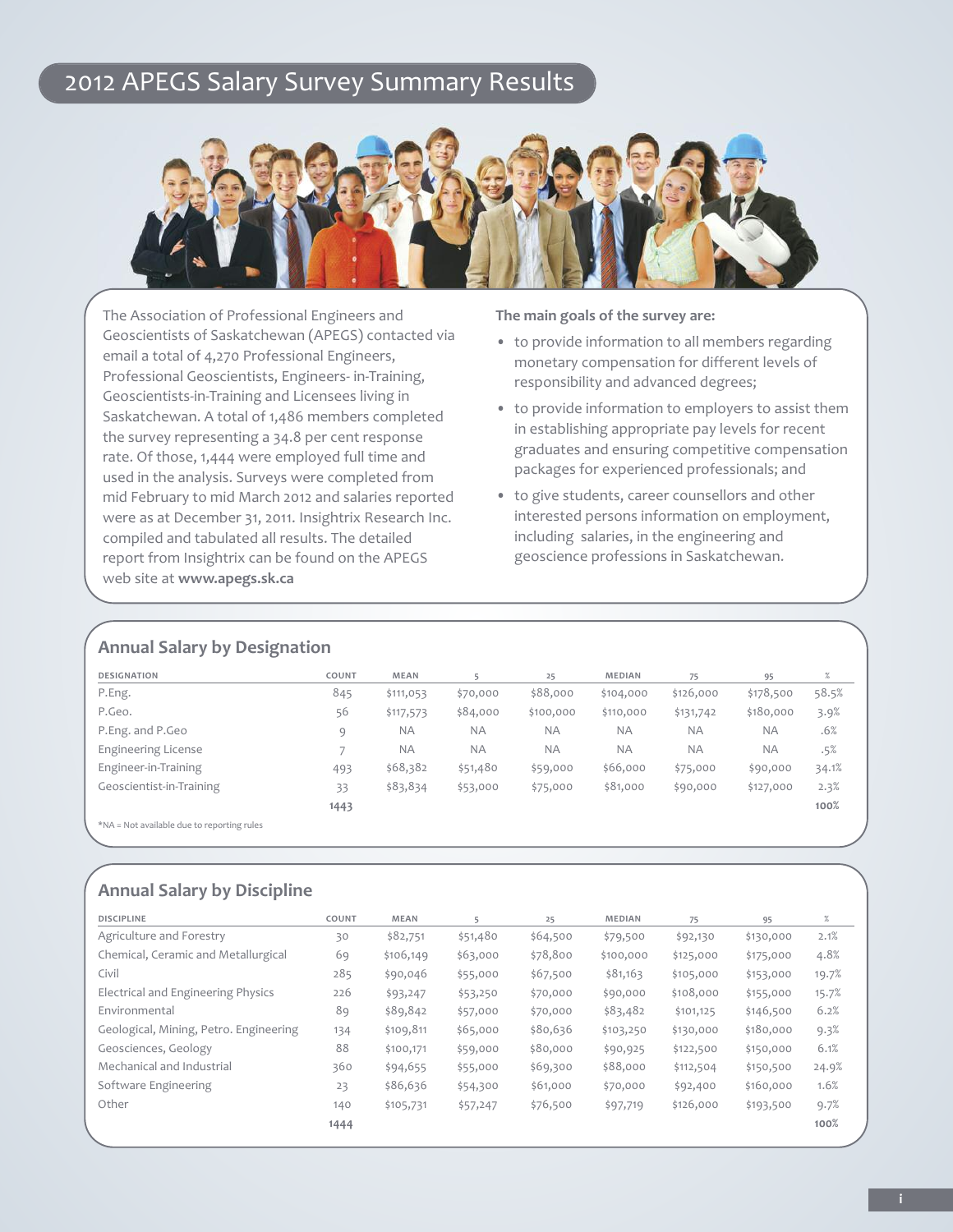## **Annual Salary by Degrees**

| <b>DEGREES</b>                       | COUNT | <b>MEAN</b> |          | 25       | <b>MEDIAN</b> | 75        | 95        | $\%$  |
|--------------------------------------|-------|-------------|----------|----------|---------------|-----------|-----------|-------|
| Bachelor's or academically qualified | 985   | \$92,864    | \$55,000 | \$68,000 | \$84,000      | \$108,000 | \$160,000 | 68.2% |
| Between Bachelor and Master's        | 195   | \$98,961    | \$59,573 | \$75,000 | \$93,000      | \$115,000 | \$151,000 | 13.5% |
| Master's                             | 177   | \$103,636   | \$60,000 | \$80,000 | \$97,437      | \$120,000 | \$185,300 | 12.3% |
| Between Master's and Doctorate       | 22    | \$128,418   | \$73,800 | \$93,000 | \$111,500     | \$170,000 | \$180,000 | 1.5%  |
| Doctorate                            | 65    | \$107,736   | \$60,000 | \$90,000 | \$106,000     | \$126,500 | \$150,001 | 4.5%  |
|                                      | 1444  |             |          |          |               |           |           | 100%  |
|                                      |       |             |          |          |               |           |           |       |

### **Annual Salary by Final year of graduation (b.Sc.)**

| YEAR   | COUNT | MEAN      | 5        | 25        | MEDIAN    | 75        | 95        | $\%$ |
|--------|-------|-----------|----------|-----------|-----------|-----------|-----------|------|
| $1976$ | 51    | \$151,133 | \$84,000 | \$110,000 | \$138,000 | \$174,544 | \$235,000 | 3.6% |
| 1977   | 10    | \$128,914 | \$95,000 | \$106,000 | \$116,869 | \$150,000 | \$185,000 | 0.7% |
| 1978   | 21    | \$143,019 | \$95,000 | \$110,000 | \$127,000 | \$169,000 | \$225,000 | 1.5% |
| 1979   | 13    | \$139,482 | \$95,266 | \$130,000 | \$142,000 | \$145,000 | \$195,000 | 0.9% |
| 1980   | 12    | \$128,841 | \$69,634 | \$121,228 | \$135,000 | \$141,000 | \$180,000 | 0.8% |
| 1981   | 11    | \$136,802 | \$86,000 | \$108,000 | \$135,000 | \$155,000 | \$212,000 | 0.8% |
| 1982   | 22    | \$127,329 | \$75,000 | \$100,000 | \$109,327 | \$150,401 | \$215,000 | 1.5% |
| 1983   | 17    | \$144,396 | \$90,000 | \$120,000 | \$143,000 | \$165,000 | \$250,000 | 1.2% |
| 1984   | 13    | \$130,320 | \$82,000 | \$105,000 | \$120,000 | \$135,860 | \$241,000 | 0.9% |
| 1985   | 17    | \$117,799 | \$84,450 | \$99,802  | \$110,000 | \$123,000 | \$187,000 | 1.2% |
| 1986   | 27    | \$128,880 | \$84,000 | \$101,000 | \$125,000 | \$155,000 | \$200,000 | 1.9% |
| 1987   | 32    | \$117,795 | \$88,000 | \$95,250  | \$112,162 | \$126,500 | \$180,000 | 2.2% |
| 1988   | 21    | \$116,968 | \$92,000 | \$105,000 | \$118,500 | \$128,232 | \$150,000 | 1.5% |
| 1989   | 24    | \$118,608 | \$78,720 | \$97,500  | \$112,014 | \$132,500 | \$167,000 | 1.7% |
| 1990   | 18    | \$132,362 | \$73,416 | \$107,000 | \$118,556 | \$142,000 | \$307,500 | 1.3% |
| 1991   | 18    | \$118,751 | \$80,142 | \$95,000  | \$115,000 | \$136,000 | \$200,000 | 1.3% |
| 1992   | 16    | \$118,518 | \$96,000 | \$109,084 | \$117,500 | \$123,560 | \$160,000 | 1.1% |
| 1993   | 22    | \$117,303 | \$86,564 | \$106,700 | \$114,000 | \$128,000 | \$155,000 | 1.5% |
| 1994   | 33    | \$119,035 | \$61,000 | \$105,000 | \$115,000 | \$135,000 | \$170,000 | 2.3% |
| 1995   | 30    | \$120,829 | \$80,000 | \$90,000  | \$119,500 | \$145,000 | \$180,000 | 2.1% |
| 1996   | 28    | \$113,741 | \$79,900 | \$95,500  | \$106,356 | \$128,000 | \$162,500 | 2.0% |
| 1997   | 31    | \$111,830 | \$70,000 | \$90,984  | \$105,000 | \$129,000 | \$150,000 | 2.2% |
| 1998   | 30    | \$98,969  | \$65,000 | \$80,000  | \$97,153  | \$110,000 | \$150,000 | 2.1% |
| 1999   | 47    | \$99,726  | \$66,500 | \$80,000  | \$100,000 | \$115,000 | \$155,000 | 3.3% |
| 2000   | 43    | \$97,017  | \$66,000 | \$82,810  | \$96,000  | \$109,000 | \$132,000 | 3.0% |
| 2001   | 57    | \$96,447  | \$75,000 | \$87,000  | \$95,000  | \$104,281 | \$139,900 | 4.0% |
| 2002   | 55    | \$94,834  | \$65,000 | \$83,000  | \$92,000  | \$106,000 | \$126,300 | 3.9% |
| 2003   | 48    | \$93,246  | \$67,008 | \$80,000  | \$91,000  | \$104,100 | \$132,000 | 3.4% |
| 2004   | 58    | \$86,945  | \$61,000 | \$75,000  | \$85,500  | \$97,500  | \$128,000 | 4.1% |
| 2005   | 82    | \$84,601  | \$60,000 | \$74,200  | \$84,500  | \$92,000  | \$110,000 | 5.8% |
| 2006   | 69    | \$80,924  | \$55,185 | \$67,750  | \$80,000  | \$90,000  | \$110,000 | 4.8% |
| 2007   | 83    | \$74,375  | \$53,250 | \$64,770  | \$74,000  | \$82,000  | \$104,000 | 5.8% |
| 2008   | 93    | \$75,589  | \$57,600 | \$67,000  | \$73,000  | \$82,000  | \$95,625  | 6.5% |
| 2009   | 86    | \$68,658  | \$55,500 | \$60,639  | \$66,800  | \$73,700  | \$90,000  | 6.0% |
| 2010   | 96    | \$64,753  | \$52,000 | \$57,460  | \$61,950  | \$70,000  | \$80,636  | 6.7% |
| 2011   | 90    | \$60,448  | \$45,000 | \$55,000  | \$58,750  | \$66,000  | \$80,570  | 6.3% |
|        | 1424  |           |          |           |           |           |           | 100% |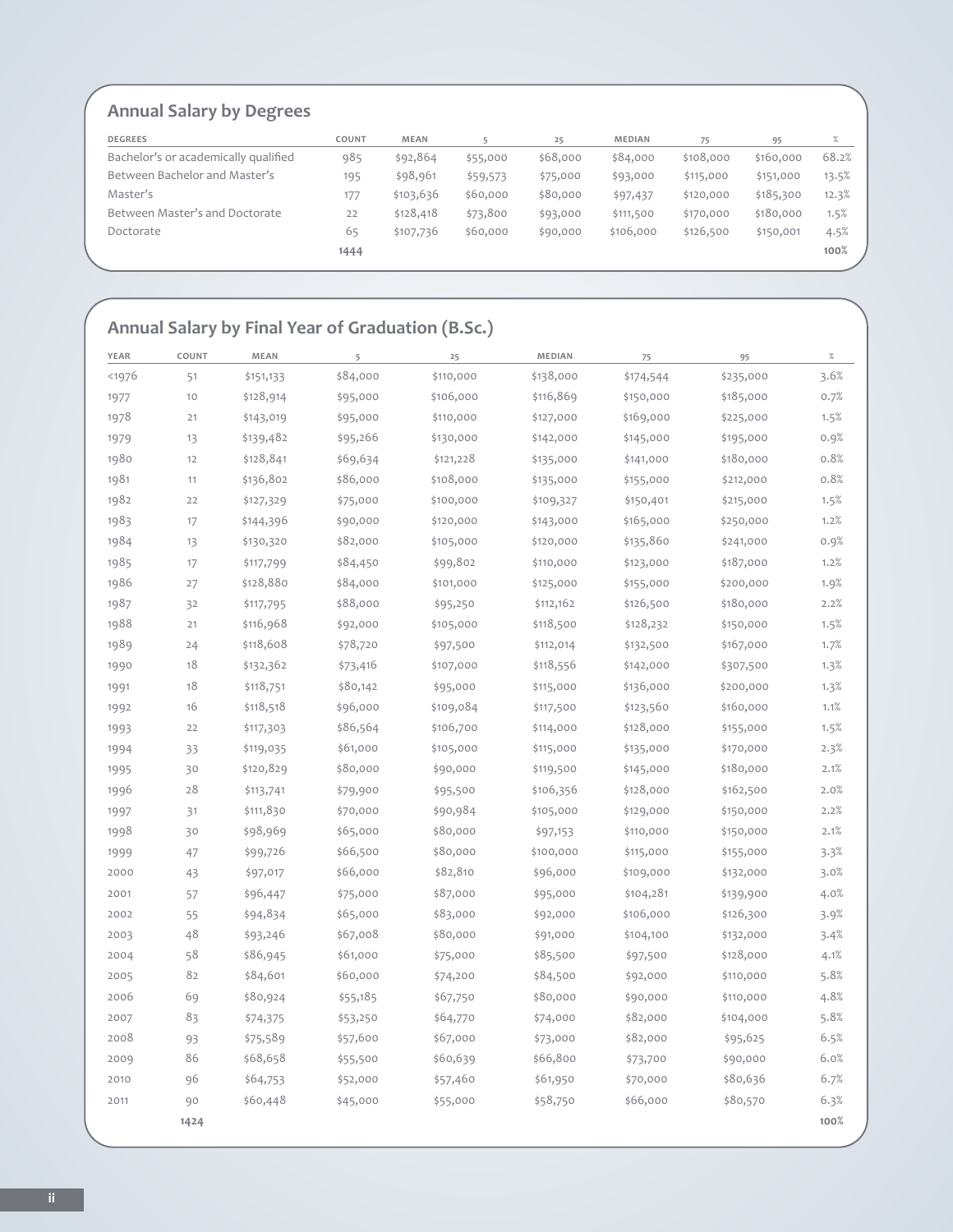## **Annual Salary by Function**

| <b>FUNCTION</b>                       | COUNT | MEAN      | 5        | 25        | MEDIAN    | 75        | 95        | $\%$  |
|---------------------------------------|-------|-----------|----------|-----------|-----------|-----------|-----------|-------|
| Corporate Management                  | 102   | \$147,133 | \$93,000 | \$112,000 | \$139,500 | \$160,000 | \$230,000 | 7.1%  |
| Design                                | 329   | \$79,129  | \$52,000 | \$61,500  | \$73,200  | \$89,000  | \$125,000 | 22.8% |
| Exploration                           | 33    | \$70,300  | \$51,000 | \$57,000  | \$64,064  | \$75,000  | \$119,000 | 2.3%  |
| Inspect/Quality Control/Res. Services | 85    | \$95,014  | \$65,000 | \$78,800  | \$90,000  | \$108,900 | \$135,000 | 5.9%  |
| Marketing/Sales                       | 42    | \$94,627  | \$67,000 | \$75,000  | \$91,000  | \$109,000 | \$127,347 | 2.9%  |
| Operating or Maintenance              | 25    | \$112,829 | \$75,000 | \$96,500  | \$120,000 | \$130,000 | \$150,001 | 1.7%  |
| Project Administration                | 46    | \$87,366  | \$59,500 | \$68,000  | \$79,000  | \$99,560  | \$140,000 | 3.2%  |
| Project or Operations Management      | 572   | \$101,112 | \$58,800 | \$77,525  | \$95,000  | \$118,500 | \$164,000 | 39.6% |
| Reg. Approvals and/or Enforcement     | 50    | \$95,681  | \$59,000 | \$78,000  | \$90,000  | \$110,000 | \$144,000 | 3.5%  |
| Research/Planning                     | 94    | \$89,089  | \$52,000 | \$69,000  | \$86,750  | \$105,000 | \$140,000 | 6.5%  |
| Teaching                              | 16    | \$96,113  | \$53,250 | \$65,385  | \$89,000  | \$120,000 | \$170,000 | 1.1%  |
| Other                                 | 50    | \$83,135  | \$50,000 | \$58,000  | \$76,500  | \$103,000 | \$133,000 | 3.5%  |
|                                       | 1444  |           |          |           |           |           |           | 100%  |

## **Annual Salary by industry**

| INDUSTRY                            | COUNT | MEAN      | 5        | 25       | MEDIAN    | 75        | 95        | $\%$  |
|-------------------------------------|-------|-----------|----------|----------|-----------|-----------|-----------|-------|
| Agriculture and Forestry            | 17    | \$84,132  | \$52,000 | \$67,332 | \$80,000  | \$105,000 | \$120,000 | 1.2%  |
| Consulting                          | 404   | \$90,843  | \$55,000 | \$65,000 | \$81,700  | \$108,000 | \$156,000 | 28.0% |
| <b>Educational Services</b>         | 44    | \$103,017 | \$60,000 | \$76,000 | \$104,500 | \$128,560 | \$140,000 | 3.0%  |
| <b>Manufacturing Durables</b>       | 139   | \$80,128  | \$50,000 | \$60,000 | \$71,000  | \$92,130  | \$133,538 | 9.6%  |
| Manufacturing Non-Durables          | 46    | \$98,827  | \$63,600 | \$75,000 | \$87,000  | \$115,000 | \$170,000 | 3.2%  |
| Procurement and Construction        | 96    | \$91,719  | \$55,000 | \$67,300 | \$82,558  | \$102,000 | \$170,000 | 6.6%  |
| Resource Industry Oil & Gas         | 44    | \$103,783 | \$58,995 | \$75,000 | \$95,300  | \$121,000 | \$185,000 | 3.0%  |
| Resource Industry without Oil & Gas | 272   | \$111,193 | \$72,000 | \$84,800 | \$102,500 | \$130,000 | \$175,000 | 18.8% |
| Service For Profit                  | 19    | \$95,611  | \$52,000 | \$61,000 | \$87,000  | \$132,140 | \$160,000 | 1.3%  |
| Service Not For Profit              | 102   | \$95,856  | \$62,000 | \$75,467 | \$90,000  | \$108,000 | \$150,001 | 7.1%  |
| Utilities                           | 200   | \$98,980  | \$58,260 | \$77,350 | \$94,536  | \$113,375 | \$160,500 | 13.9% |
| Other                               | 61    | \$91,580  | \$55,000 | \$68,000 | \$85,000  | \$105,000 | \$152,000 | 4.2%  |
|                                     | 1444  |           |          |          |           |           |           | 100%  |
|                                     |       |           |          |          |           |           |           |       |

# **Annual Salary by Experience**

| <b>EXPERIENCE</b> | COUNT | MEAN      | 5        | 25        | MEDIAN    | 75        | 95        | %     |
|-------------------|-------|-----------|----------|-----------|-----------|-----------|-----------|-------|
| <1 year           | 105   | \$63,460  | \$48,000 | \$55,000  | \$60,000  | \$69,000  | \$83,700  | 7.3%  |
| 1 year            | 36    | \$67,287  | \$48,000 | \$53,000  | \$59,793  | \$65,750  | \$120,000 | 2.5%  |
| 1.5 years         | 60    | \$65,133  | \$51,692 | \$56,651  | \$62,500  | \$69,650  | \$91,275  | 4.2%  |
| 2 years           | 72    | \$73,990  | \$56,000 | \$60,000  | \$66,466  | \$75,357  | \$117,555 | 5.0%  |
| 3 years           | 110   | \$71,598  | \$54,000 | \$62,000  | \$71,000  | \$78,360  | \$91,000  | 7.6%  |
| 4 years           | 96    | \$78,994  | \$51,886 | \$66,104  | \$76,500  | \$88,000  | \$121,000 | 6.6%  |
| 5 years           | 95    | \$81,248  | \$62,800 | \$70,000  | \$76,000  | \$88,900  | \$114,000 | 6.6%  |
| 6 years           | 95    | \$86,921  | \$61,500 | \$76,000  | \$85,000  | \$94,500  | \$113,008 | 6.6%  |
| 7-8 years         | 113   | \$93,092  | \$66,000 | \$78,000  | \$90,000  | \$101,920 | \$132,000 | 7.8%  |
| 9-10 years        | 101   | \$101,025 | \$67,000 | \$85,000  | \$94,500  | \$112,000 | \$144,000 | 7.0%  |
| 11-12 years       | 96    | \$99,693  | \$71,000 | \$86,800  | \$98,200  | \$109,500 | \$139,900 | 6.6%  |
| 13-14 years       | 61    | \$110,465 | \$75,000 | \$95,000  | \$105,000 | \$123,000 | \$150,000 | 4.2%  |
| 15-17 years       | 97    | \$120,171 | \$84,000 | \$96,760  | \$114,000 | \$136,000 | \$187,000 | 6.7%  |
| 18-20 years       | 55    | \$115,759 | \$80,142 | \$100,500 | \$113,000 | \$130,000 | \$160,000 | 3.8%  |
| 21-24 years       | 72    | \$126,462 | \$88,000 | \$110,000 | \$120,000 | \$134,842 | \$175,000 | 5.0%  |
| 25+ years         | 180   | \$139,019 | \$83,000 | \$107,000 | \$131,000 | \$156,000 | \$212,500 | 12.5% |
|                   | 1444  |           |          |           |           |           |           | 100%  |